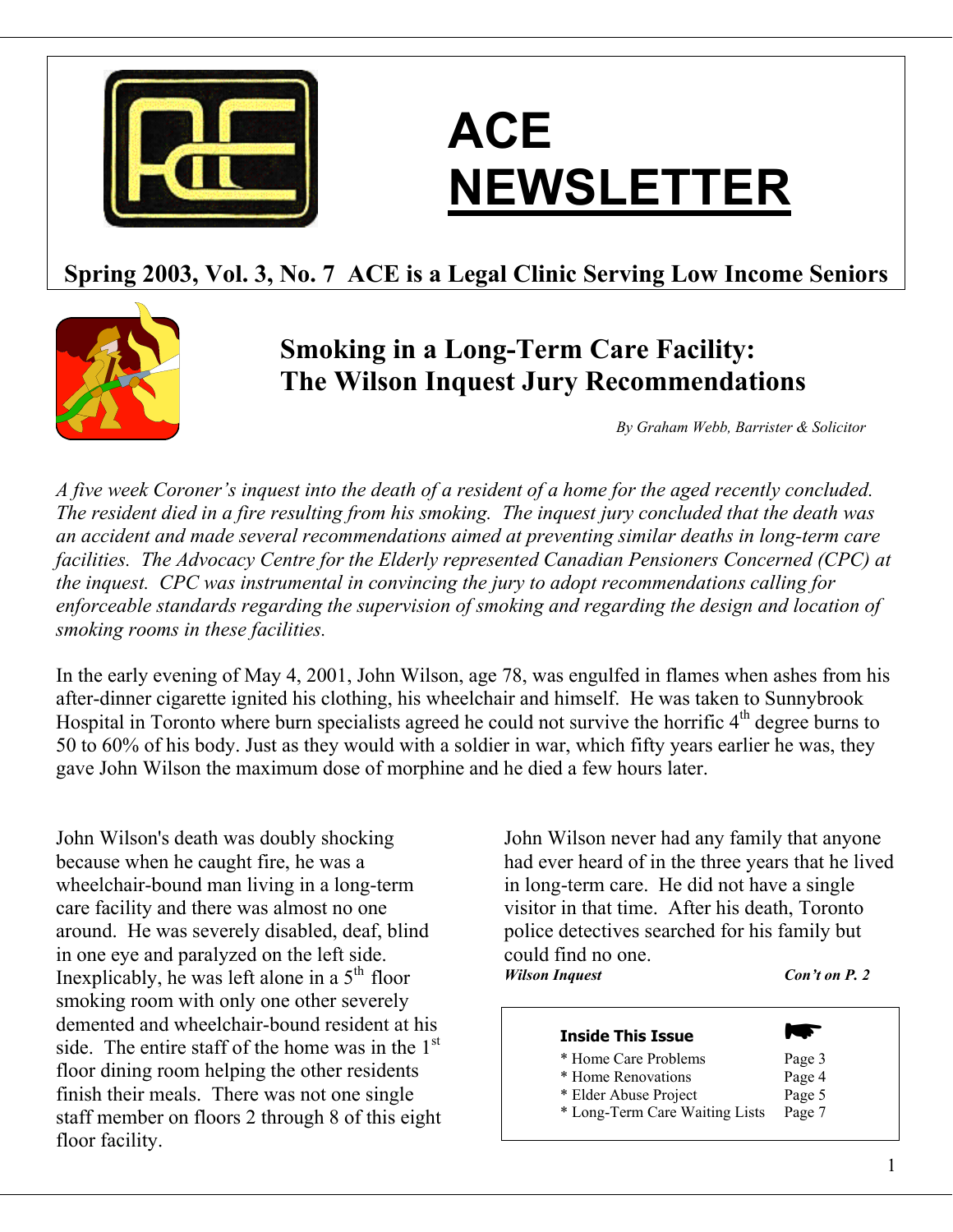### *Wilson Inquest Con't from P. 1*

When a Coroner's Inquest was held from March 31-May 2, 2003, the Ontario branch of Canadian Pensioners Concerned was given standing to appear at the hearing. They stood in place of the next-of-kin that John Wilson didn't have. Lawyers Jane Meadus and Graham Webb from the Advocacy Centre for the Elderly provided legal representation for Canadian Pensioners Concerned.

The jury at the inquest determined that John Wilson's death was "by accident", and it made several important recommendations regarding smoking in long-term care facilities.

# **Smoking: A Hazardous Activity**

Smoking in a long-term care facility is an extremely dangerous activity. Ontario Fire Marshall Investigator Guy DeGagne testified that fully 20% of the 100 or so deaths by fire in Ontario each year are smoking-related. Lifelong addiction coupled with the declining physical and cognitive abilities that are often found in long-term care residents, especially in the last years of life, escalate the risk of fire. Smoking-related deaths have also occurred within the past few years at other long-term care facilities in Ottawa and Thunder Bay. Ms. Alice Shulman, a senior administrator with the Ontario Ministry of Health and Long-Term Care, testified that in 2002 the Ministry identified 562 frequently-unsafe, and 1,538 occasionally-unsafe smokers, for a total of 2,100 identified unsafe smokers in Ontario's long-term care facilities.

Mr. DeGagne told the inquest that while smoking was the cause of this fire, disability and lack of supervision were its catalyst. Smoking coupled with specific kinds of disabilities demands close supervision because an open flame, especially one needed to light a cigarette, is extremely hazardous. A recent

Thunder Bay inquest, which also involved a wheelchair-bound man in a long-term care facility smoking room, heard about a fire caused by a faulty lighter. Mr. DeGagne could not say whether the cigarette or the lighter caused the fire, but once it started flames spread very fast. Tests later conducted at the Ontario Fire College in Gravenhurst showed that within 90 seconds of the fire's origin, Mr. Wilson would have been fully engulfed in flame. For Mr. John Wilson, with no one present to assist, 90 seconds was a very long time.

### **Supervision of Unsafe Smokers**

Canadian Pensioners Concerned argued that smoking is the right of anyone living in their own home, and the right of long-term care residents as well. The fundamental principle, as set out in legislation, is that a long-term care facility is the "home" of its residents. Within reason residents should be able to live as they would in their own homes. Many people choose not to smoke. However, those who do smoke should be able to do so safely and without being an undue risk to others. *Wilson Inquest Con't on P. 8* 

The **Advocacy Centre for the Elderly (ACE)** is a legal clinic for low income seniors 60 years of age and over, funded by Legal Aid Ontario. ACE is incorporated as a non-profit corporation under the name "Holly Street Advocacy Centre for the Elderly Inc.".

### **Charitable Registation No. 0800649-59**

**ACE Chairperson:** Keith Lee-Whiting **Executive Director:** Judith A. Wahl **Newsletter Editor:** George T. Monticone

All submissions to **ACE Newsletter** should be made to: The Editor ACE Newsletter Advocacy Centre for the Elderly 2 Carlton Street, Suite 701 Toronto, Ontario M5B 1J3

Telephone: (416) 598-2656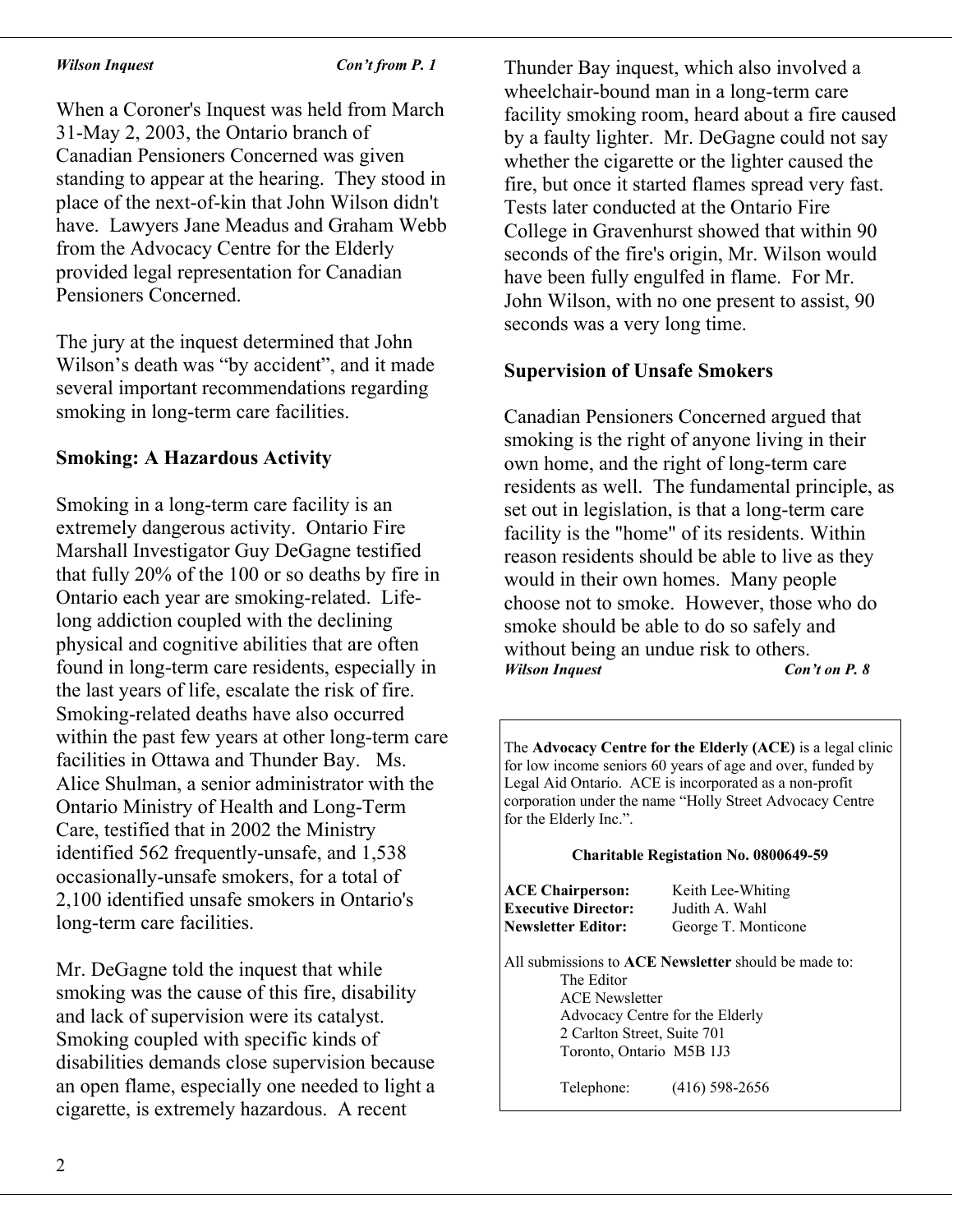# **You receive Home Care through a Community Care Access Centre.**

# **Have you had any of these experiences?**



- 1. You have been receiving home care services for weeks, months, or years from a Community Care Access Centre (CCAC). Then you are notified that your services will be cut back or ended. No reasons are given. Or you are given a reason that is not related to your needs. For example, you are told that due to funding problems, the CCAC cannot continue providing the same level of services to you. Or you are told that due to staff shortages, services cannot be continued. You may challenge these kinds of cutbacks by complaining to the CCAC, and if that is unsuccessful, by appealing to the Health Services Appeal and Review Board (HSARB). HSARB has authority to review decisions of this kind and to order a CCAC to reconsider its decision or replace the CCAC decision with a decision of its own reinstating services to you. The key to a successful challenge is to show that the cutback is not related to your care needs or circumstances.
- 2. You have been receiving homemaking services, such as help with cleaning, vacuuming, laundry, shopping, preparing meals, and the like. You are told that due to money problems, the CCAC has decided it can no longer provide these kinds of services to you or anyone else. Your case co-ordinator may tell you this, or you may receive a letter from the CCAC that went out to everyone who is a client of your CCAC that says this. You may challenge this kind of decision not to provide services that are listed as mandatory services in the *Long-Term Care Act, 1994*. You can challenge such a decision by

complaining to the CCAC, and if unsuccessful there, by appealing to HSARB. The key to a successful challenge is to convince either the CCAC or HSARB that a CCAC is required by law to provide this kind of service.

3. You are applying for a home care service and are told you are not eligible for any services, or that you are not eligible for as many hours of service or the kind of services you need. For example, you need help with bathing and are told that you cannot get this help, although you can get help with something else. Or you need 10 hours per week of care and you are told that you can only have 4 hours per week. You are not told why you are not eligible (or eligible for more), or you are suspicious of the reason you are given as to why you are not eligible. Unless the reason given is based on what the law says about eligibility for home care services, you may challenge such a decision. You may challenge the decision either by complaining to the CCAC or by appealing a CCAC decision to HSARB. The key to success here is to show that nothing in the *Long-Term Care Act, 1994* or in the regulations under that Act says that to be eligible for the services you need, you must meet the eligibility conditions that the CCAC says you must meet.

In none of these examples is there a guarantee that if you challenge a CCAC decision, you will be successful. Whether you are or not depends upon the facts in your case, and it depends on the law as it applies to those facts. But just as you cannot win a lottery without buying a ticket, you cannot get services or get services restored, without making a complaint to the CCAC. You may need information and legal assistance to be successful. Information about the process is found in a brochure called "Home Care Complaints and Appeals", published by Community Legal Education Ontario (available free of charge at 416-408-4420). For legal help, contact a lawyer or a community legal clinic in your area.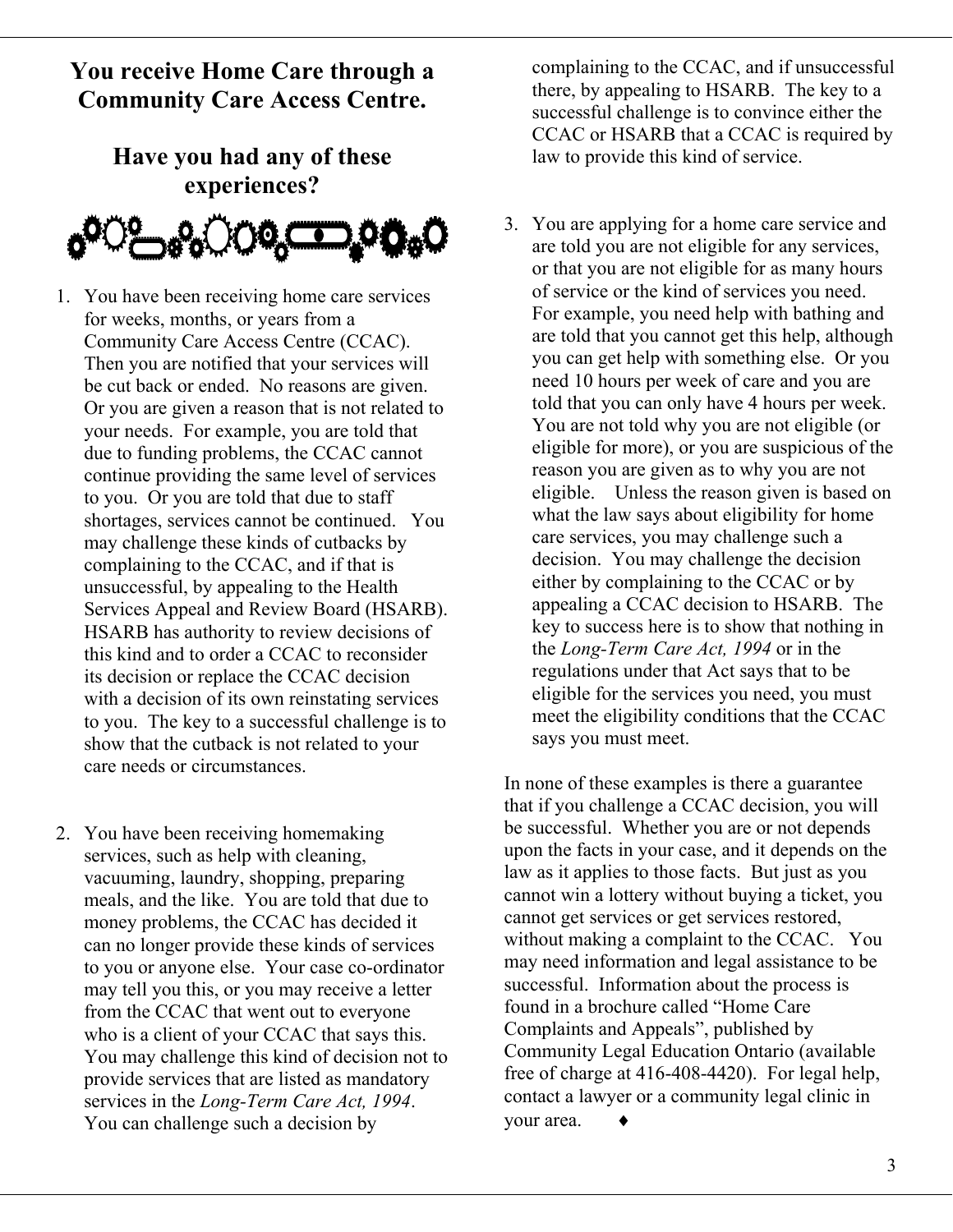# **HOME RENOVATIONS**



*By Rita Chrolavicius, Barrister & Solicitor* 

Home renovations can be an expensive undertaking for seniors who may have saved for years to try to improve their property. Seniors should spend some time and effort before deciding who to hire. I always advise that seniors spend at least as much time and effort in shopping for a contractor as they would shopping for a refrigerator.

Beware of people coming to the door offering special discounts or trying to talk you into repairs that you did not know you needed. The salespersons may seem very nice, but some companies are notorious for talking homeowners into signing high priced contracts for low quality work. Sometimes, a deposit price can be paid and the salesperson then disappears forever.

Avoid paying a deposit if at all possible. The contractor can do a credit check to assure himself that they will get paid. If the contractor insists that he needs a large deposit to "buy materials", do not hire this contractor. A successful contractor should have enough credit to enable him to buy materials for the first part of a job.

Before signing a contract, homeowners should get at least two other written estimates. It is a good idea to ask the contractor to leave a copy of the contract for a few days so that it can be studied. Ask for references and check them. Do not be in a rush, and do not let yourself be pressured into signing.

The contract should itemize all the work to be completed and should specify all the materials to be used. The contract should also specify a commencement date and a completion date. Get any warranties in writing.

You also want to hire a company that will do a good job and will comply with all minimum building code standards. Some companies offer discount prices by cutting corners and leaving out important steps or buying inferior material. This might result in expensive repair problems later, by which time the company might be out of business.

If a job is big enough to require a building permit, make sure the building permit is obtained and is properly displayed. A building inspector can be a homeowner's best friend in ensuring that minimal standards are maintained. Speak with the building inspector and make sure all inspections are carried out at every stage of the renovation.

When choosing contractors, I recommend choosing a company that has been in business for many years and whose name is reputable. They may not be the cheapest price quoted, but you will get what you pay for.

For contracts signed at home, you have ten days after receiving the contract to cancel it. This must be in writing. You can send a cancellation letter to the contractor's address.

The Ontario Home Builders Association can be contacted at 1-800-387-0109. This Association can give you the number of the local building association. It is a good idea to find out if your contractor is a member of the association (web site [www.homesontario.com](http://www.homesontario.com/)) The Government of Ontario Consumer Services Bureau, 1-800- 889-9768 can be contacted for further information about consumer rights. The Bureau can also be consulted before you sign a contract  $(web site www.obs.gov.on.ca)$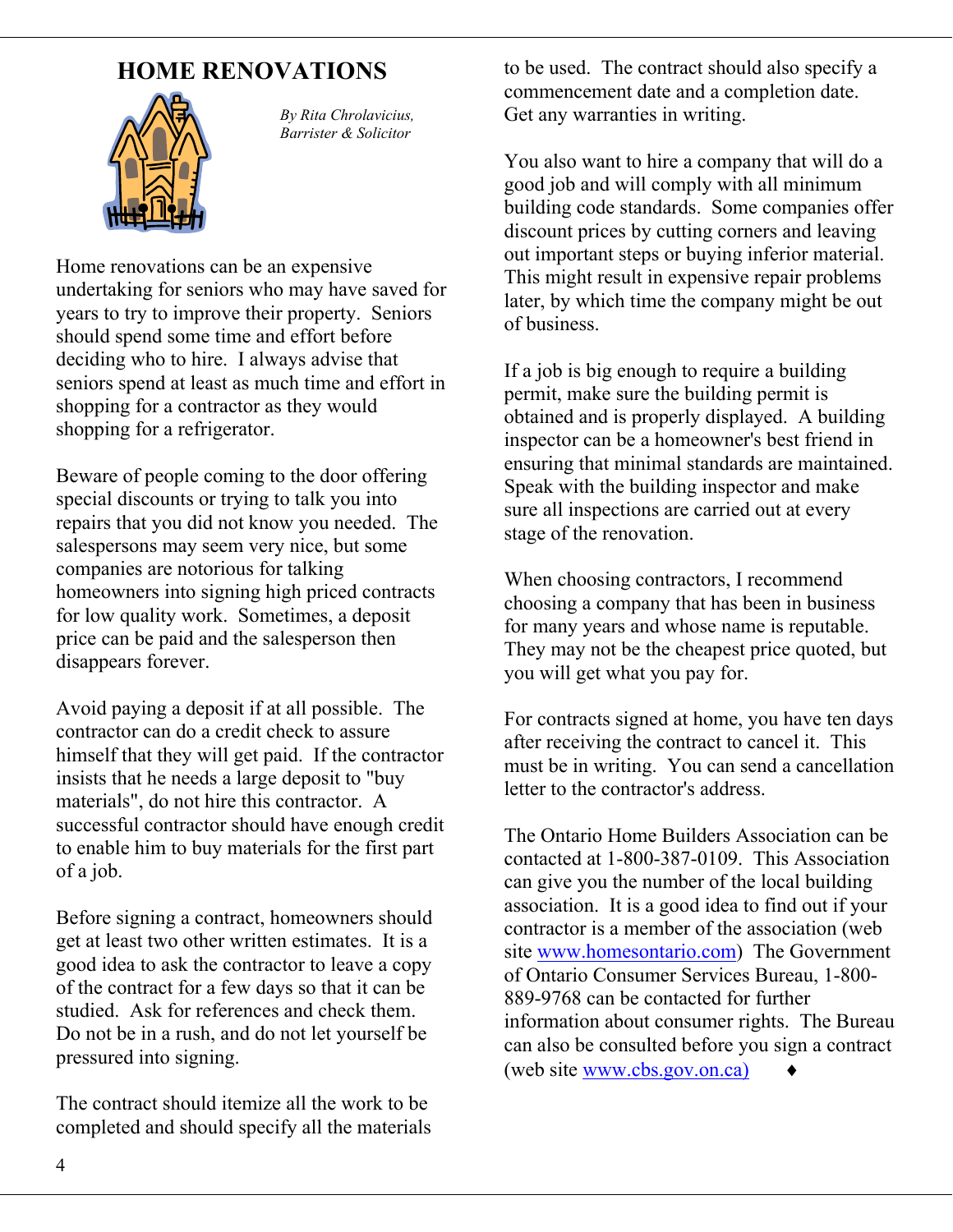# **The Abuse Education, Prevention and Response Project** The H-N group had previously identified the **Community Development in Action**  \*\*\*\*\*\*\*\*\*\*\*\*\*\*\*\*\*\*\*

The public is becoming more aware of the problem of abuse of older adults. As the population ages, and a higher percentage of the population are over the age of 65, this issue is gaining more attention in the press, from government, and from community services and seniors groups. Like spousal assault and other forms of domestic violence, we need to learn more about the dynamics of this type of abuse. We need to develop appropriate community responses that provide assistance when needed and wanted. But we must also at the same time respect the rights of senior citizens to make their own decisions and control their own lives. The request for funding was successful and the

Against this background, in July of 1999 the Steering Committee of the Haldimand-Norfolk (H-N) Project on the Abuse of Older Adults and the Advocacy Centre for the Elderly (ACE) collaborated in an application to the Ontario Trillium Foundation to "work together, and with groups in other communities in Ontario, to: Over the course of the project, Community

- raise awareness about the abuse of older adults
- help communities identify ways of actively preventing, and responding to, the abuse of older adults at a local level
- prepare educational materials to assist communities to understand the dynamics of abuse, abuse prevention, and response
- prepare materials that will act as a community development guide for groups interested in raising awareness about abuse and in developing a local response to abuse, and,
- work with communities who request Connecting Module Workshops to develop Community Response Networks to improve the quality of life of seniors." (Trillium Application; 1999)

need to raise awareness about abuse of older adults and appropriate responses as a key community issue in their area. A group of local volunteers from a wide variety of sectors joined forces to research this issue and decided to adapt the Community Response Network approach that had been developed in British Columbia for use in their own region. ACE was retained to assist the H-N group in adapting the written materials, also known as the "Connecting" modules, as well as to work with the H-N group on the legal components of the project. The success of the H-N project lead to this further collaboration and funding request to bring this model to other communities in Ontario.

Abuse Education, Prevention and Response Project began in January, 2000 under the direction of the Project Coordinator, Joanne Preston. Joanne had previously been the coordinator of the H-N project.

Training Workshops (one or two days in length) were facilitated in Oakville (Halton Region), London, Brantford (Brant County), Whitby (Durham Region), Little Current (Manitoulin Island), Fergus (Wellington & Dufferin Counties), Elliot Lake, Red Lake, White Dog (Wabaseemong), Kenora, Huntsville (Muskoka), and York Region. More intensive Connecting Module Workshops (two or four days) were facilitated in Belleville (Hastings and Prince Edward County), Peterborough (County and City), Thunder Bay and District, Little Current (Manitoulin Island), Brantford (Brant County), Whitby (Durham Region), Dryden, Sioux Lookout and Sudbury.

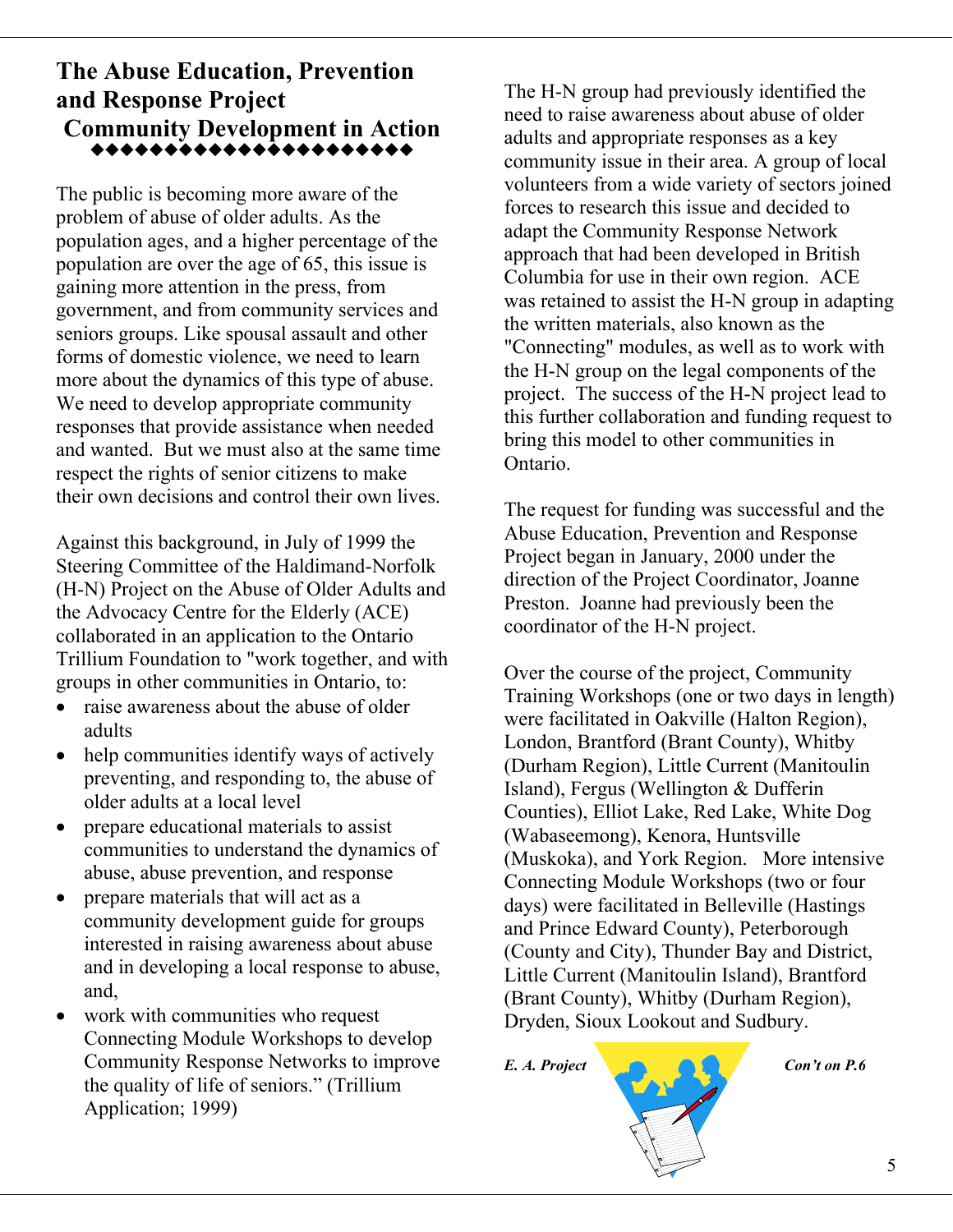### *E. A. Project Con't from P. 5*

The overall outcome of the Abuse Education, Prevention and Response Project was anticipated to be healthier communities whose members are trained to assist older adults suspected of being abused and/or neglected, and to co-ordinate the community responses to such abuse when it occurs. The focus of the project was to help communities develop their own approaches and models of response, based on local community resources, both funded and volunteer. There is no one "response network" that fits all communities as every community has a different mix of people, of cultures, and of funded and volunteer resources. Instead of telling individual communities what they should do, this project focused on working with the community to help it decide what shape its network would take, who would participate, and how the networking and response should be done, based on local needs and available resources.

The independent evaluation of the Project was very positive and confirmed that the goals of the project were met. The response from the communities visited was very positive and a number of the networks are thriving and engaging in their own work in this area.

The Trillium funded project ended March 31, 2003. However, the Advocacy Centre for the Elderly will continue to offer the training workshops and work with communities to develop local networks, raise awareness, and develop responses to the abuse of older adults. The continuing work will be done as part of the Community Development mandate of ACE and as part of its legal aid funded activities. As well, the Community Education Manual is available on the ACE website at [www.advocacycentreelderly.org.](http://www.advocacycentreelderly.org/) Anyone

interested in having a Community Training Workshop or Connecting Workshop should contact Judith Wahl at ACE.

Thanks must be given to Joanne Preston for her work as Coordinator. Much of the success of this project is to her credit. Thanks must also be given to all the staff at ACE for their various contributions to the project. Thanks also go out to the ACE Board of Directors, and to the Steering Committee of the H-N Project on the Abuse of Older Adults for their support of the project.

Special thanks must be given to all the people who participated in the project in the various communities across the province. They were warm and welcoming, eager to participate, and a delight to work with. We thank them all for welcoming us into their communities and their homes. We learned a great deal from listening to the participants. What we learned will shape our future work on elder abuse issues at ACE.

Lastly, we greatly appreciate the funding support from the Ontario Trillium Foundation that made this Project possible.

# **International Conference on Clinic Law Connections & Directions – Sharing Visions for Clinic Law**

Ontario has one of the finest legal aid clinic systems in the world. To celebrate that fact, and to share our expertise with others and learn from the experience of others, Legal Aid Ontario and The Association of Community Legal Clinics of Ontario have organized an international conference to be held at the Hamilton Convention Centre, June  $23 - 25$ , 2003. Funding is provided by the Law Foundation of Ontario and the Ontario Trillium Foundation. The aim of the conference is to explore future directions for community based legal services. Over 40 sessions have been planned, with expert panels and interactive workshops. To register for the conference, please call (416) 204-7109 or outside Toronto call 1-800-668-8258 x7109. You may wish to visit the conference website for more information at www.connections&directions.ca. ♦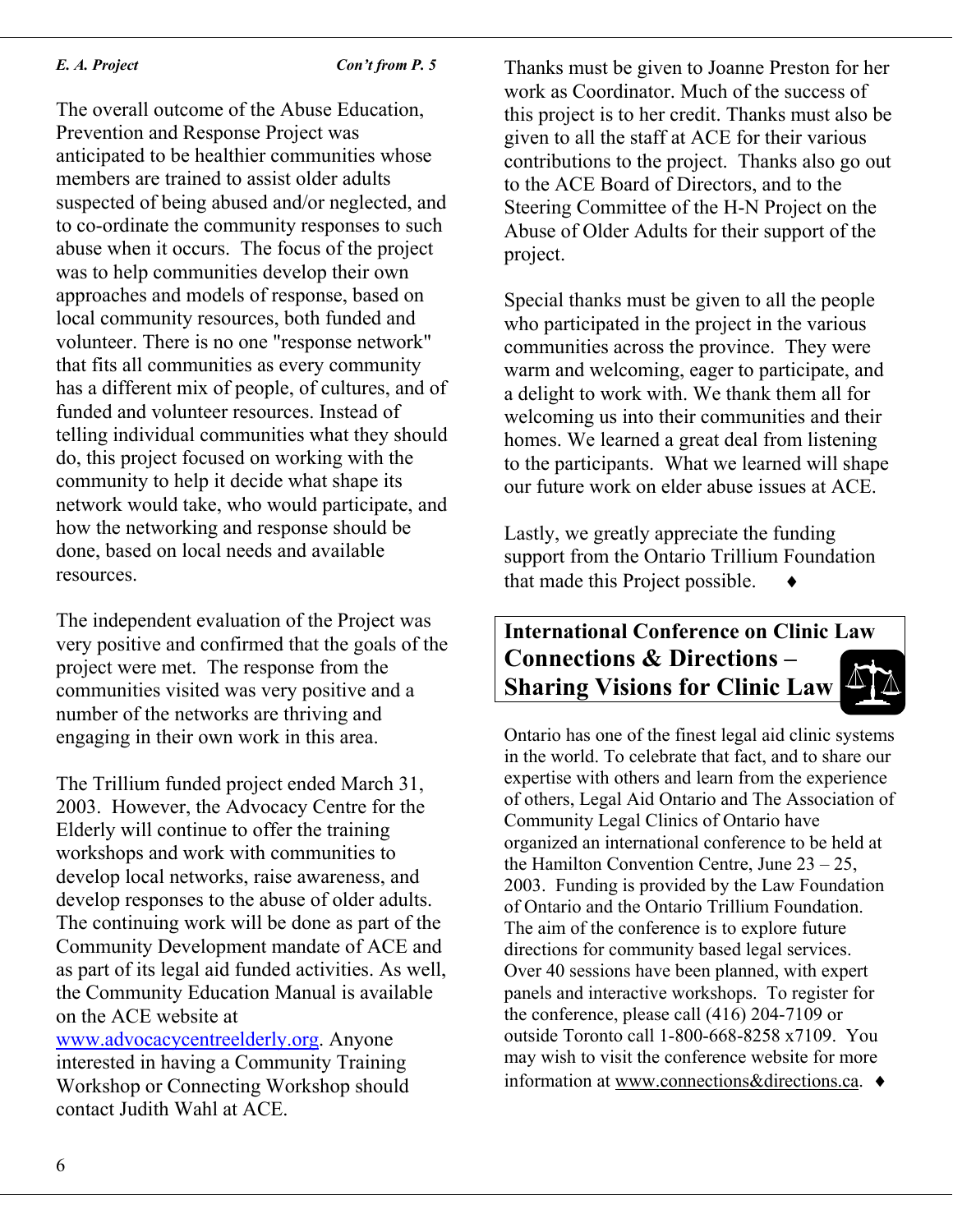# **Waiting Lists for Long-Term Care Facilities in Ontario: Everything You Wanted to Know**

accordance with various regulations. *In May of 2002 major changes were made to the Ontario regulations that govern waiting lists for nursing homes and homes for the aged. Since many applicants for these long-term care facilities end up on waiting lists, applicants should know how the waiting lists work, and should understand some of the pitfalls and problems. This is the first in a series of articles that explain these waiting lists. This article discusses the basic framework. Future articles will discuss how priorities are assigned and how individual applicants are ranked within priority categories.* 

Persons wanting to apply for a nursing home or home for the aged in Ontario must apply to a Community Care Access Centre (CCAC). CCACs are responsible for deciding who is eligible for admission to a home, and for overseeing the admission process. While individual homes have a part to play in the admission process, CCACs have the central role in admitting applicants to homes. You cannot be admitted to a home if you only apply directly to that home.<br>As of May 2002, applicants must choose at least

As part of overseeing the admission process, each CCAC is assigned specific homes for which the CCAC is responsible. Regulations say that each CCAC must do the following in relation to each of the homes it is responsible for:

- 1. place applicants on the waiting list for the home,
- 2. rank applicants on the waiting list for the home,
- 3. rank applicants for admission to each home, maintain a special list of applicants who have refused to accept a bed in a home they have been wait listed for (the "refusal list"), and
- *By George T. Monticone, Barrister & Solicitor* 4. remove applicants from waiting lists in

**How does an applicant get on a waiting list for a home?** The applicant first provides information to allow the CCAC to decide whether the applicant is eligible for admission to any home. Once the CCAC decides the applicant is eligible, the applicant must choose between one and three homes he or she would like to live in. Applicants may in fact choose a home or homes before the CCAC decides whether they are eligible, and provide the names to the CCAC at the same time as applying. The CCAC then authorizes admission to these homes. Each of the homes chosen by the applicant must then approve the applicant's admission to the home. If a bed is available immediately the applicant will be admitted. Otherwise, the CCAC will place the applicant's name on the waiting list for each home provided that this will not result in the applicant being on more than three waiting lists (except for persons in crisis or persons applying for a short stay).

one home, and no more than three homes. This represents a major change. Before that time, it was not clear how many homes an applicant had to choose. It is possible to choose only one home initially, and then add one or two more at a later time.

If the applicant is in a crisis situation, generally he or she will be admitted to the first available bed. Once in a home, the applicant may then want to choose one to three other homes, and be placed on waiting lists for those homes. *Waiting Lists Con't on P. 10*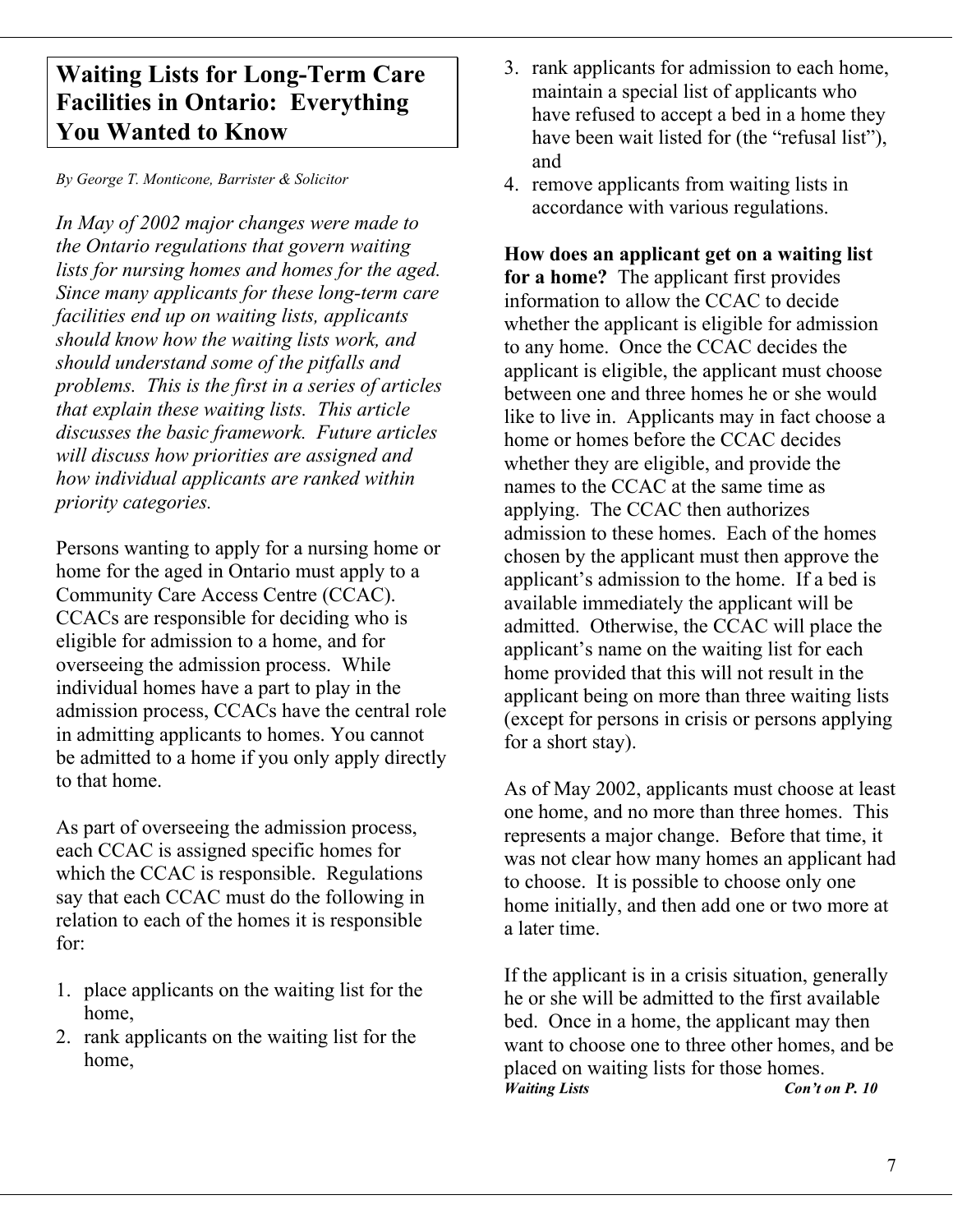### *Wilson Inquest Con't from P. 2*

The inquest heard Mr. Ivor Zagnoev, former administrator of Spencer House, that unsafe smokers are hard to place. Many facilities, especially newer more modern facilities, do not take smokers at all. They are not required to do so. Facilities that do take smokers must have a closed smoking room that is directly vented to the outside, just like all other businesses and other public places under the *Tobacco Control Act.* There are fewer facilities that do take smokers, and very few that would take an unsafe smoker like Mr. Wilson. The jury recommended that the Ministry of Health and Long-Term Care study ways to ensure that there are enough long-term care facilities to properly place smokers.

Smoking in long-term care facilities may only take place outdoors or in designated vented

smoking areas. However, facilities are left to their own devices as to how smokers are supervised in these areas. Some facilities allow unrestricted access to smoking rooms without supervision, except for unsafe smokers. Others allow restricted access to smoking rooms only at designated times when staff can supervise. While all facilities must have a smoking policy, at present there is no consistency and no clear direction from any government ministry on what the smoking policy must say.

In response to the recent Thunder Bay inquest, the Ontario Fire Marshall's Office has developed Guidelines for the Development of Smoking Policies in Long-Term Care Facilities.

These Guidelines were reached after consultation with long-term care groups, and they were released in March of 2003 on the eve of the Wilson inquest. One criticism of the Guidelines is that they are just that, merely guidelines that have no force of law and do not set any minimally enforceable fire-safety

standards for smoking in long-term care facilities.

Canadian Pensioners Concerned and the Coroner's counsel asked the Wilson inquest jury to recommend that the Ministry of Health and Long-Term Care set concrete minimum firesafety standards for smoking in long-term care facilities by revising the *Long-Term Care Facilities Program Manual* to include standards that are binding on facilities. The jury adopted this recommendation. If binding and enforceable standards are implemented, it is hoped that the supervision of unsafe smokers will be substantially improved.

One of the important standards that the jury recommended be written into the *Long-Term Care Facilities Program Manual* is that all residents be assessed for smoking safety on admission and be reassessed quarterly, with proper and up-to-date documentation on smoking status and an assessment to be included in any family review sessions.

The jury made a number of other recommendations relating to the supervision of smokers including:

\*Smokers assessed as "unsafe" must wear a smoking apron and be supervised in person by staff trained in fire safety, and \*while it is preferable to have direct staff supervision in smoking rooms, an alternative is to have video cameras and a monitoring station which is staffed whenever a smoking room is unlocked.

### *Wilson Inquest Con't on P. 9*

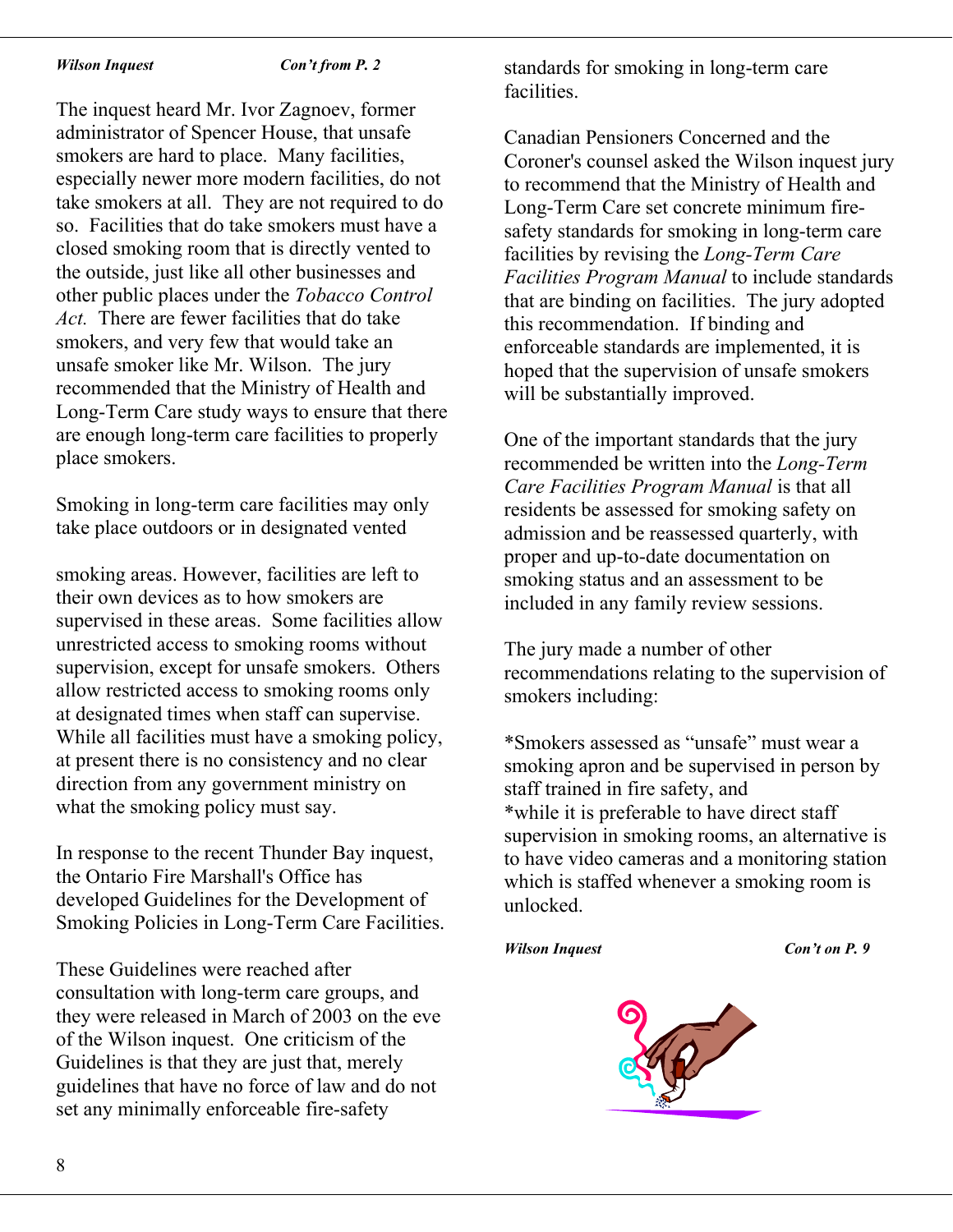### *Wilson Inquest Con't from P.8*

# **Design and Location of Indoor Smoking Rooms** exhibits. At the request of the Coroner's

Canadian Pensioners Concerned insisted throughout the Wilson inquest that there be enforceable standards regarding the design and location of indoor smoking rooms in long-term care facilities. The inquest heard that Mr. Wilson met his death in a "hidden" smoking room that was away from any common or hightraffic areas of the home. It was at the end of a hall, and had a solid steel door with a small window to the side. No one could clearly see the entire room from the outside, in the unlikely event that someone should be walking by.

The inquest also heard that the *Ontario Fire Code* deals with fire safety hazards across a wide range of settings, but does not specifically address smoking rooms. The *Tobacco Control Act,* which is administered by the Ontario Ministry of Health and Long-Term Care, calls for indoor smoking rooms in all public places to be closed and directly vented to the outside. However it does not address the design or location of indoor smoking rooms in long-term care facilities.

The Ontario Ministry of Health and Long-Term Care funds the construction and renovation of long-term care facilities, and has design standards that must be met for new and reconstructed long-term care facilities that are set out in the *Long-Term Care Facilities Design Manual* (and the *Retrofit Design Manual*). However, while the design manuals describe in detail such things as how to build a closet, they are completely silent and do not in any way address the location and design of indoor smoking rooms. Beyond the *Tobacco Control Act,* there are no legally enforceable standards.

Canadian Pensioners Concerned fought to have the design manuals introduced as evidence at the inquest. They were introduced as the last counsel and Canadian Pensioners Concerned, the jury recommended that the Ministry of Health and Long-Term Care revise their design manuals to include minimum standards for the design and location of indoor smoking rooms.

Unfortunately, many existing facilities do not comply with the design manuals. They are grandfathered, and are not required to comply unless they retrofit or reconstruct their facilities. Also, there is no additional funding available for the cost of constructing or renovating a smoking room. Canadian Pensioners Concerned was deeply troubled that existing non-compliant smoking rooms would not be renovated and brought up to standards (if standards that do not now exist were put in place) unless funding were also available for that purpose. At their request, the jury also recommended that the Ministry of Health and Long-Term Care develop a plan to retrofit all non-compliant indoor smoking rooms, and that they make one-time capital grants available to do so.

The jury made a number of specific recommendations about the design and location of smoking rooms. One of the most important is that smoking rooms be located in high traffic areas and be fitted with the maximum available window and door area wherever physically possible in order to maximize accessibility and visibility by staff. In addition the jury recommended that smoking rooms:

\*be large enough to accommodate resident needs,

\*have heat and/or smoke detectors, along with increased ventilation to allow them to operate with the minimization of false alarms as recommended by the Ontario Fire Code, *Wilson Inquest Con't on P. 10*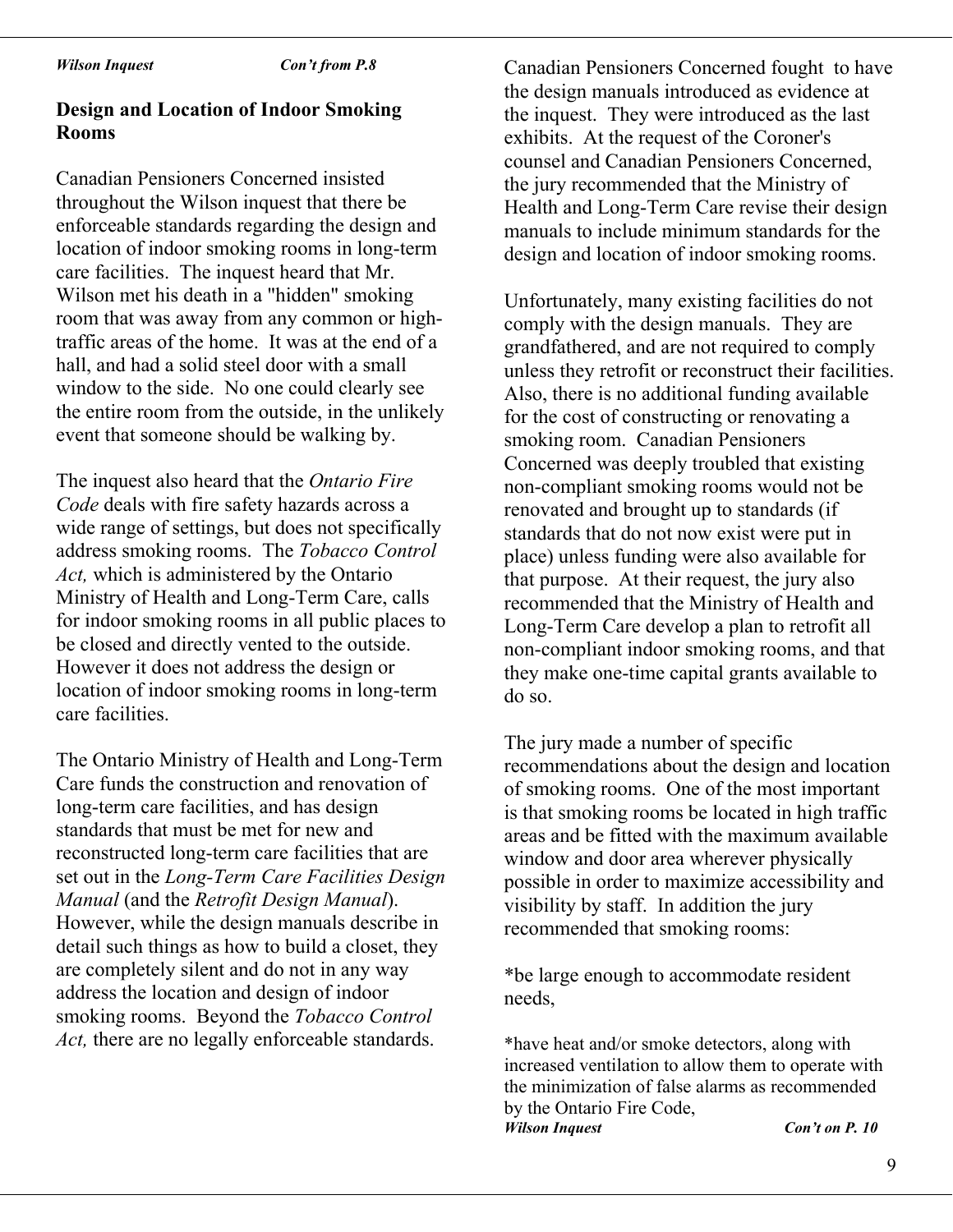### *Wilson Inquest Con't from P.9 Waiting Lists Con't from P.7*

\*have automatic sprinkler systems,

\*have automatic door openers to ensure that all wheelchair residents are able to enter/exit without difficulty,

\*have a fire extinguisher and a fire blanket in addition to other fire safety equipment required by the Ontario Fire Code.

## **Timely Advice**

Fire safety is a complex and important issue, especially in the context of a vulnerable population such as residents of retirement homes and long-term care facilities. Following the deaths by fire of a number of seniors at the Meadowcroft Retirement Home in 1995, a lengthy Coroner's inquest resulted in recommendations that influenced the Fire Marshal's Office and the Ontario Fire Code in relation to fire safety in retirement homes. It is hoped that the Wilson inquest will have also have an impact on fire safety in long-term care facilities.

Canadian Pensioners Concerned brought to the Wilson inquest critical expertise and experience from the consumers' perspective in areas that might not have otherwise been brought to light. They were instrumental in bringing out evidence of the need for minimum enforceable standards regarding supervision of smoking, and regarding the design and location of smoking rooms in long-term care facilities. The positive result of their work is the jury's recommendations for changes to the design manuals*.* It is hoped that one day these and other recommended changes will be made.

The coroner's motto is "we speak for the dead to protect the living." Canadian Pensioners Concerned generously gave its voice to protect future generations of long-term care residents. ♦

**What happens once your name is on the waiting list for a home?** The CCAC will first decide what priority category you belong in. There are four main categories and six special categories (these will be discussed in part 2 of this article). Once placed in a priority category, you will be ranked against all other applicants in that category. The regulations include rules setting priorities for the categories and rules about how applicants are to be ranked within each category. If in the "crisis" category, the applicant will normally be admitted to the first available bed, and only then go through the normal process as described above.

**What happens if a bed becomes available in one of my choices and I don't want to accept it?** The May 2002 legislation introduced a penalty for those applicants who do not take an available bed in a home of their choice. Such applicants must be placed on a "refusal list" by the CCAC. This means that the applicant's name is taken off all waiting lists, and unless their circumstances or condition worsens, they cannot go back on a waiting list for 24 weeks. It is therefore very serious to refuse an available bed in one of the homes you have chosen. If after you put your name on a waiting list you change your mind, you should notify the CCAC immediately that you want your name removed from that home's waiting list. In this way you will avoid being placed on the refusal list. Your request must be in writing.

There are two other situations where your name could end up on the refusal list.

Your name will go on the refusal list if you are offered a bed in a facility that you accept, but you do not move into the facility by the fifth day following the offer. However, if you have an illness or injury that makes it impossible to move or would make it detrimental to your health to move, your name will not go on the refusal list.<br>Waiting Lists *Con't on P. 11*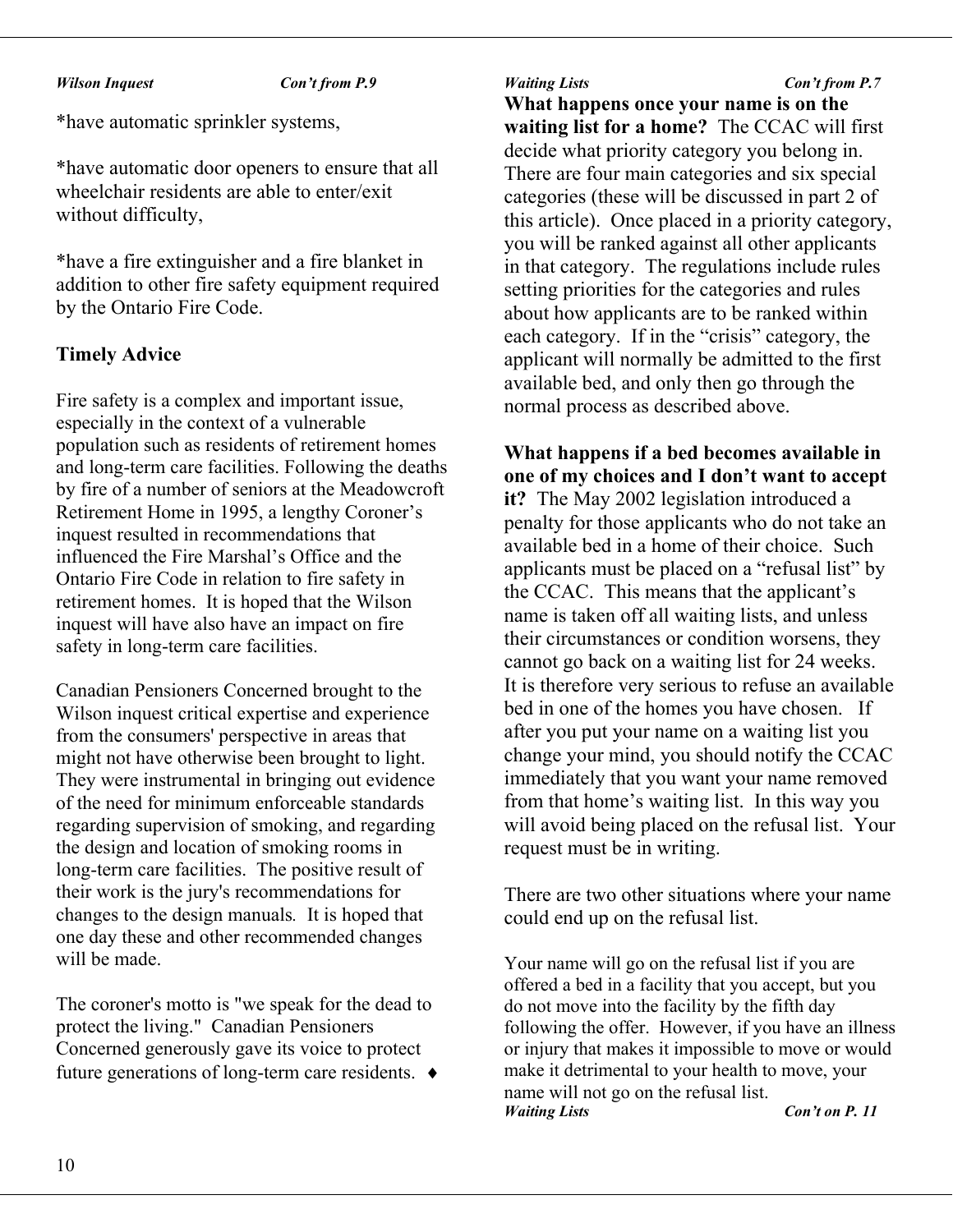*Waiting Lists Con't from P.10*

Also, your name will go on the refusal list if you refuse to sign a written agreement with a home stating when you will move in, and what you will pay in the interim. This agreement is not to be confused with a general admission agreement that many facilities encourage residents to sign. There is no penalty attached to refusing to sign a general admission agreement, although many residents do sign. This narrower agreement deals only with when you will move in and what you will pay to make sure the bed is held for you in the interim. If you move to the home on the day an offer is made, the day after, or the second day after, you pay only the normal accommodation rate starting from the day after the offer. However, if you move into the home on the third, fourth, or fifth day after the offer, you must pay both the accommodation rate starting from the day after the offer as well as an additional \$53 per day as a special bed holding fee. To avoid the refusal list, you must sign an agreement tailored to your circumstances (when you plan to move in).

**When will my name be removed from a waiting list for a home?** As explained above, your name will be removed if you fail to move to a home you have chosen, fail to sign an agreement with a home as to when you will move in, or fail to move in by the fifth day after a bed offer from one of the homes you have chosen. Of course, your name will also be removed if you ask the CCAC in writing to remove it.

**Do I have to give a CCAC good reasons why I want my name removed from a waiting list?** No. You have the right to change your mind about going to a particular home at any time. You cannot be forced to go to any home.

Usually you will have a good reason for changing your mind and there is no harm in letting the CCAC know what it is. But you do

not have to give your reasons or win a debate with the CCAC as to whether it is a good idea or not.

**If I end up on the refusal list, how do I get off of it?** As stated above, you may have to wait 24 weeks before you are removed from the refusal list. However, if your condition or circumstances deteriorate, you may ask to be reinstated to a waiting list. The wording of this rule is very broad. It would almost certainly apply to someone who is diagnosed with a new illness, or someone who becomes less able to cope with activities of daily living such as eating, bathing, getting dressed, etc. Also, it almost certainly would apply if a caregiver dies, moves away, or becomes unable to continue providing care. This takes some of the sting out of the harsh rule requiring applicant's names be placed on the refusal list for 24 weeks.

**What if I already live in a nursing home or home for the aged and am hoping to move to another home?** An applicant for admission to a different home may have his or her name removed from the waiting list for the other home for the same reasons as an applicant living in the community. However, the resident may be reinstated on the waiting list by asking the CCAC in writing to authorize admission to that home. The CCAC will place the resident back on the waiting list unless doing so means that the resident is on more than three waiting lists.  $\bullet$ 

# *New ACE Website*



In celebration of Seniors' Month, the Advocacy Centre for the Elderly will be unveiling a new website in June, 2003. This new site will include general information on topics of interest to seniors, and will include various publications and links to other helpful websites. We are excited about developing this new way of reaching out to the seniors' community. Watch for us at [www.advocacycentreelderly.org](http://www.advocacycentreelderly.org/)